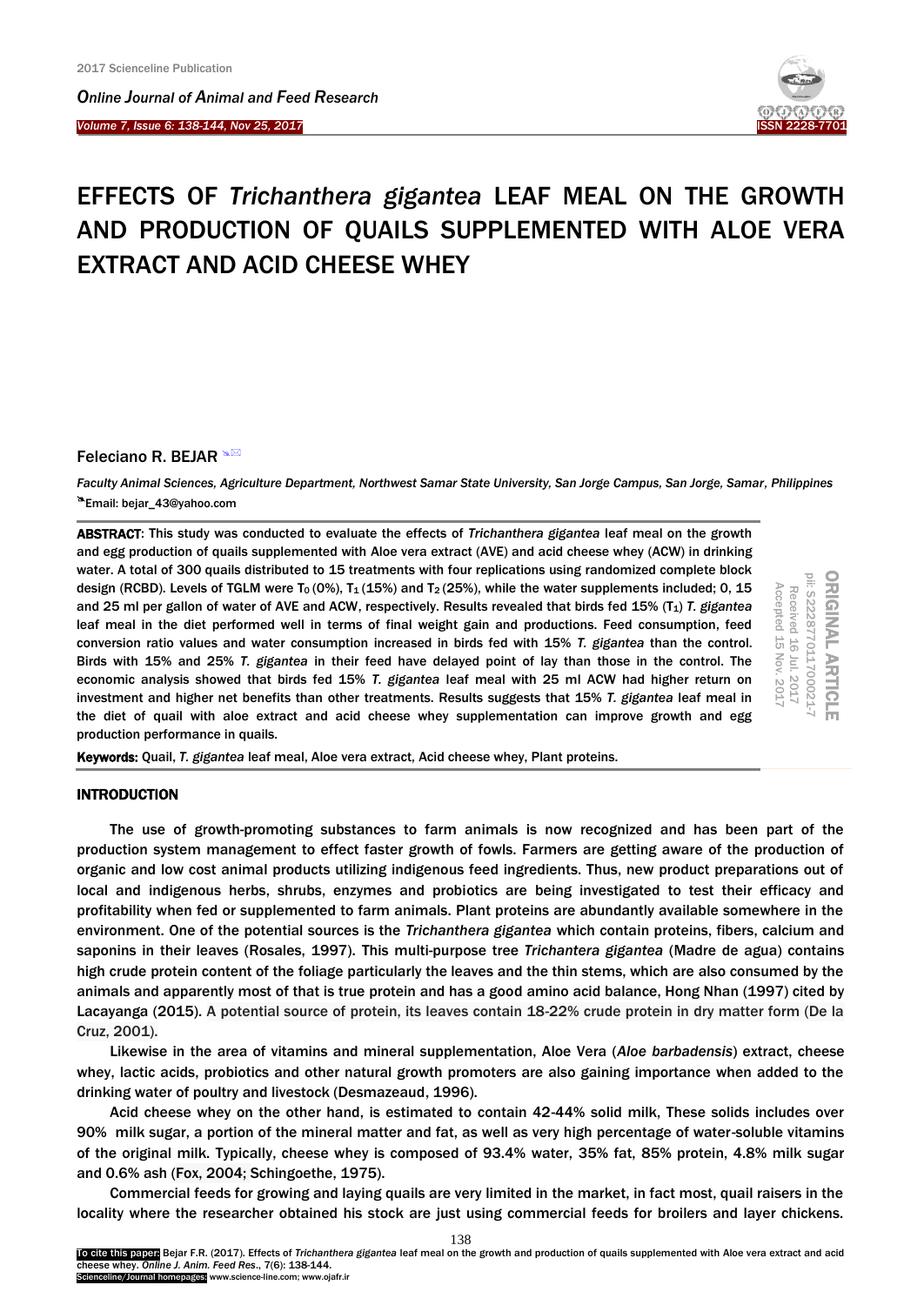Hence, to make use of the abundance of the identified feed sources in the community, this study was conducted to ascertain effect of feeding varying levels of locally formulated *T. gigantea*-based diets and supplementing *aloe vera* extract and *cheese whey* on the growth and egg production in quails.

# MATERIALS AND METHODS

# The Experimental Diets

Experimental diet was formulated by mixing the *Trichanthera* leaf meal with other feed ingredients (Table 1) following the treatment levels and nutrient requirements of quails. Preparations for the experimental diets were made every two weeks while adjusting the CP, Ca, ME and other mineral contents based on growth stages.

| Table 1 - Composition of the formulated grower and layer mash for quail |             |                                      |                |                      |                |       |  |  |  |
|-------------------------------------------------------------------------|-------------|--------------------------------------|----------------|----------------------|----------------|-------|--|--|--|
| Ingredients                                                             |             | <b>Brooding &amp; Growing Period</b> |                | <b>Laying Period</b> |                |       |  |  |  |
|                                                                         | To<br>$T_1$ |                                      | T <sub>2</sub> | T <sub>o</sub>       | T <sub>2</sub> | $T_3$ |  |  |  |
| <b>Yellow corn</b>                                                      | 34.02       | 29.25                                | 25.49          | 37.14                | 32.27          | 28.50 |  |  |  |
| <b>Rice bran</b>                                                        | 17.00       | 14.63                                | 12.75          | 18.76                | 15.46          | 14.50 |  |  |  |
| <b>Fish meal</b>                                                        | 8.80        | 6.30                                 | 5.86           | 6.75                 | 5.67           | 4.10  |  |  |  |
| Soybean meal                                                            | 26.00       | 22.68                                | 19.54          | 20.23                | 18.00          | 16.30 |  |  |  |
| Copra meal                                                              | 9.20        | 7.23                                 | 6.66           | 6.74                 | 5.60           | 4.90  |  |  |  |
| T. gigantea                                                             | 0.0         | 15.00                                | 25.00          | 0.0                  | 15.00          | 25.00 |  |  |  |
| <b>Dicaphos</b>                                                         | 0.60        | 0.20                                 | 0.15           | 1.18                 | 0.80           | 0.50  |  |  |  |
| Limestone                                                               | 0.80        | 0.40                                 | 0.20           | 4.88                 | 3.50           | 2.50  |  |  |  |
| Lysine                                                                  | 1.30        | 1.30                                 | 1.30           | 1.00                 | 1.00           | 1.00  |  |  |  |
| <b>DL Methionine</b>                                                    | 0.50        | 0.50                                 | 0.50           | 0.45                 | 0.45           | 0.45  |  |  |  |
| Oil                                                                     | 1.50        | 1.50                                 | 1.50           | 1.50                 | 1.50           | 1.50  |  |  |  |
| Vit. Premix                                                             | 1.50        | 0.86                                 | 0.80           | 0.50                 | 0.50           | 0.50  |  |  |  |
| <b>Salt</b>                                                             | 0.25        | 0.25                                 | 0.25           | 0.25                 | 0.25           | 0.25  |  |  |  |
| <b>Total</b>                                                            | 100         | 100                                  | 100            | 100                  | 100            | 100   |  |  |  |
| <b>Calculated Composition</b>                                           |             |                                      |                |                      |                |       |  |  |  |
| CP%                                                                     | 24.00       | 24.00                                | 24.00          | 20.00                | 20.00          | 20.00 |  |  |  |
| Ca %                                                                    | 0.87        | 0.92                                 | 1.39           | 2.53                 | 2.62           | 2.75  |  |  |  |
| Available P %                                                           | 0.33        | 0.24                                 | 0.25           | 0.38                 | 0.33           | 0.29  |  |  |  |
| Lysine %                                                                | 1.30        | 1.30                                 | 1.30           | 1.15                 | 1.15           | 1.15  |  |  |  |
| Methionine %                                                            | 0.50        | 0.50                                 | 0.50           | 0.45                 | 0.45           | 0.45  |  |  |  |
| ME (kcal/kg)                                                            | 3032        | 2961                                 | 2816           | 2993                 | 2835           | 2798  |  |  |  |

# Preparation and Application of *Aloe Vera* extract

Leaves were collected from the Aloe vera plant (*Aloe barbadensis*), weighed, washed to remove dirt's, sliced/chopped into pieces, and crushed using an electric blender or by hands. The gel from the solid materials was separated by straining with the use of cheese cloth or fine screen, then kept in container and preserved in a refrigerator to further use and analysis.

#### Preparation of the acid cheese whey

Acid cheese whey used in this study was secured as by-product in white cheese project of the university. The cheese whey was, strained, refrigerated and used as additive in the drinking water for the quails.

# Experimental Birds, Design and Treatments

A total of 300 quail birds were randomly divided into 15 treatment combinations with four replications and arranged using randomized complete block design (RCBD). Five females and 1 male both growing and laying periods were subjected to the treatment levels of T. *gigantea* leaf meal, AV, and cheese whey. The feeding and supplementation took place from 7-45 days old of the birds at growing period and  $1<sup>st</sup>$  to 3<sup>rd</sup> months of the laying period of the quails.

# Factor T (Amount of *T. gigantea* leaf meal)

T0 = 0% *T. gigantea* leaf meal

- T1 = 15% *T. gigantea* leaf meal
- T2 = 25% *T. gigantea* leaf meal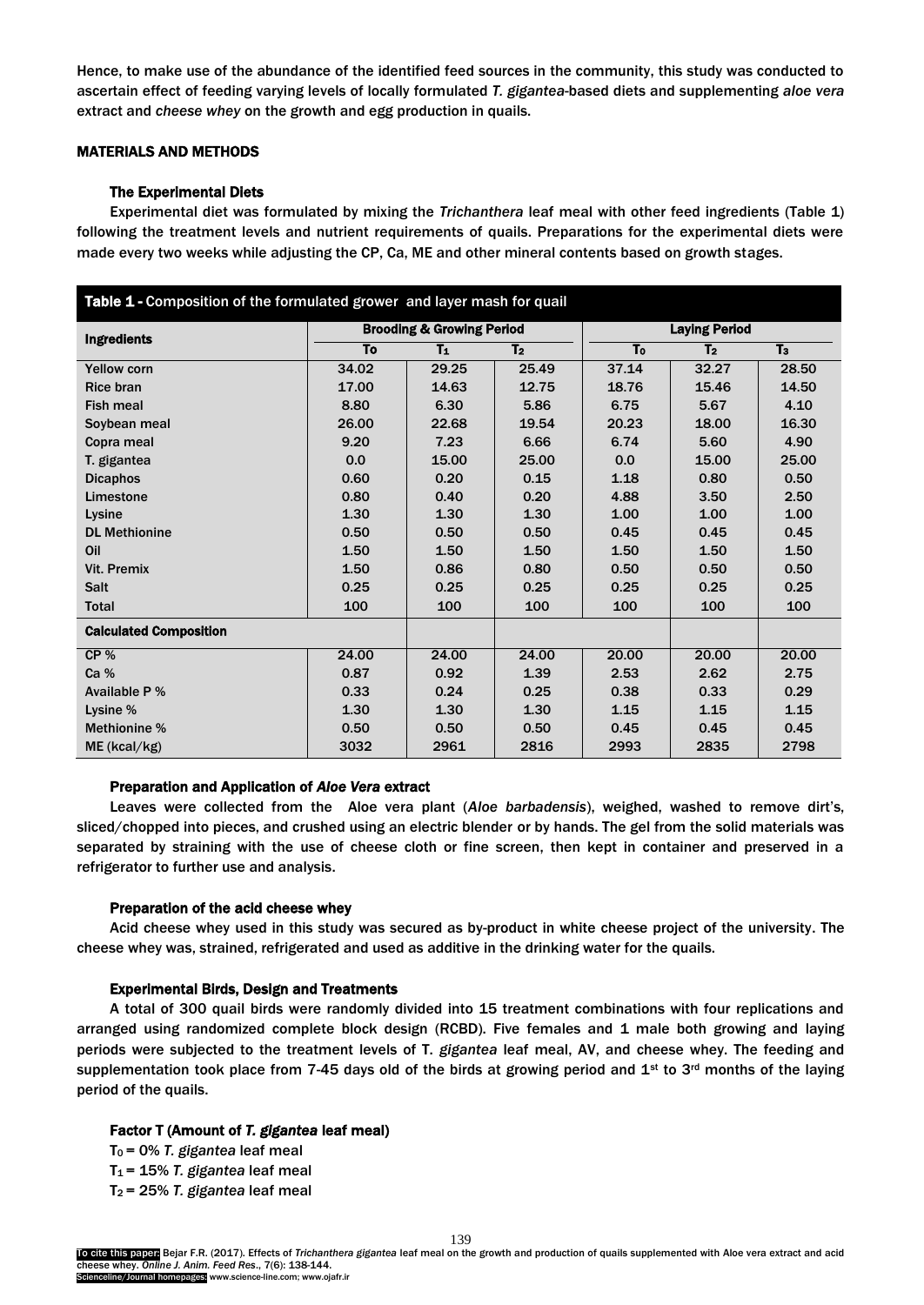# Factor 1- 5 (Amount of *Aloe Vera* and acid cheese whey)

- 1 = No *Aloe Vera* and no acid cheese whey
- 2 = 15 ml*. Aloe Vera* extract
- 3 = 25 ml. *Aloe Vera* extract
- $4 = 15$  ml. acid cheese whey
- 5 = 25 ml. acid cheese whey

## General Management Practices

Quails were raised in a plastic screen - floored cage. Feeding the birds with the *Trichanthera*-based diets was regularly undertaken and access to drinking water with supplementation was strictly followed, cleaning and renewal of water in each treatment. Lighting, ventilation, proper health program and sanitation practices were strictly considered for the birds to be protected and comfortable.

## Data Collection and Analysis

Growth and laying performance data were collected every week, while economic analysis of the project was taken after 3 months of lay. All observations in each parameter were subjected to Analysis of Variance (ANOVA) and treatment means were compared based on Tukey's Honestly Significant difference Test (HSD).

# RESULTS AND DISCUSSION

## Final and Gain Weights

As presented in Table 2, the final/gain weights of the quails were significantly affected by the experimental diets. The result showed the final weights of quails fed with 25% *TGLM* irrespective of supplementation have significantly lowered final and gain weights than those birds with 15% *TGLM*. The result implies that regardless of supplementation, the 15% *TGLM* in the diet is the minimum inclusion rate since it also showed higher final and gain weights over the birds without *TGLM* while decreasing its weight when *T. gigantea* was increased to 25%. The result conformed with the findings of Bitancor (2008) who revealed that quails fed with 10-20% *TGLM* had higher final and gain weights than those with 0% and with 30-40% *TGLM* in their diets.

For the AVE and ACW in drinking water of quails the supplementation did not significantly influence the final and gain weights of the quails. However, numerical data indicated a little and gradual increase in the weights of those birds supplemented with 15-25 ml of both AVE and ACW as compared to the birds without supplementation. This result is supported by the study of [Alcantara et al.](#page-5-0) (2004) and [Bejar \(2005\)](#page-5-0) on *AVE* supplementation which showed significant increase of final weights of broiler as inclusion rate was increased from 5-20 ml. per gallon of water. While the effects of ACW in this study could be associated with the nutritional attributes of *cheese whey* as revealed by [Ahmed \(2001\).](#page-5-0) It is also noted in the interaction of the two factors, although not significant, that quails supplemented with both AVE and ACW showed a gradual increase of final and gain weights in all levels of *TGLM* in the diets. The treatment combination of 15% *TGLM* in the diet and 25 ml ACW in the drinking water showed the highest weights of the birds.

#### Feed Consumption

Feed consumption of the quail varied significantly among treatments Table 2. The result indicated that the quail fed diet without *T. gigantea* had significantly lower feed consumption than the birds with 25% *T. gigantea* leaf meal in their diets. However, birds without *T. gigantea* and those with 15% *T. gigantea* are not significantly different from each other, which mean that birds fed 15% levels of *T. gigantea* also have comparably lowered feed consumption. It can be observed that an increase of *T. gigantea* in their diets from 15% to 25% also have an increased feed intake as compared to those without *T. gigantea* in their diets. There was an increase of feed consumption in the treatments that received 25% level of *T. gigantea* leaf meal but resulted to lower gain weights, which was probably attributed to a certain decrease in nutrient digestibility due to high fiber content of the feeds with higher level of *T. gigantea*. This study conformed with the findings of Jaya [et al., 2007](#page-5-0) which revealed highest feed consumption of pigs fed 10% *T. gigantea* leaf meal in the ration, and the study of [Schingoethe](#page-5-0) (1975) claiming that, if birds are being fed a low energy diet, they will tend to eat more of that diet than if they were fed a higher energy diet.

# Feed Conversion Ratio

As indicated in Table 2, the feed conversion ratio of the quail in this study showed that treatment means are significantly differed based on Tukey'<sup>s</sup> HSD Test. As indicated, birds fed with 15% *T. gigantea* leaf meal had

140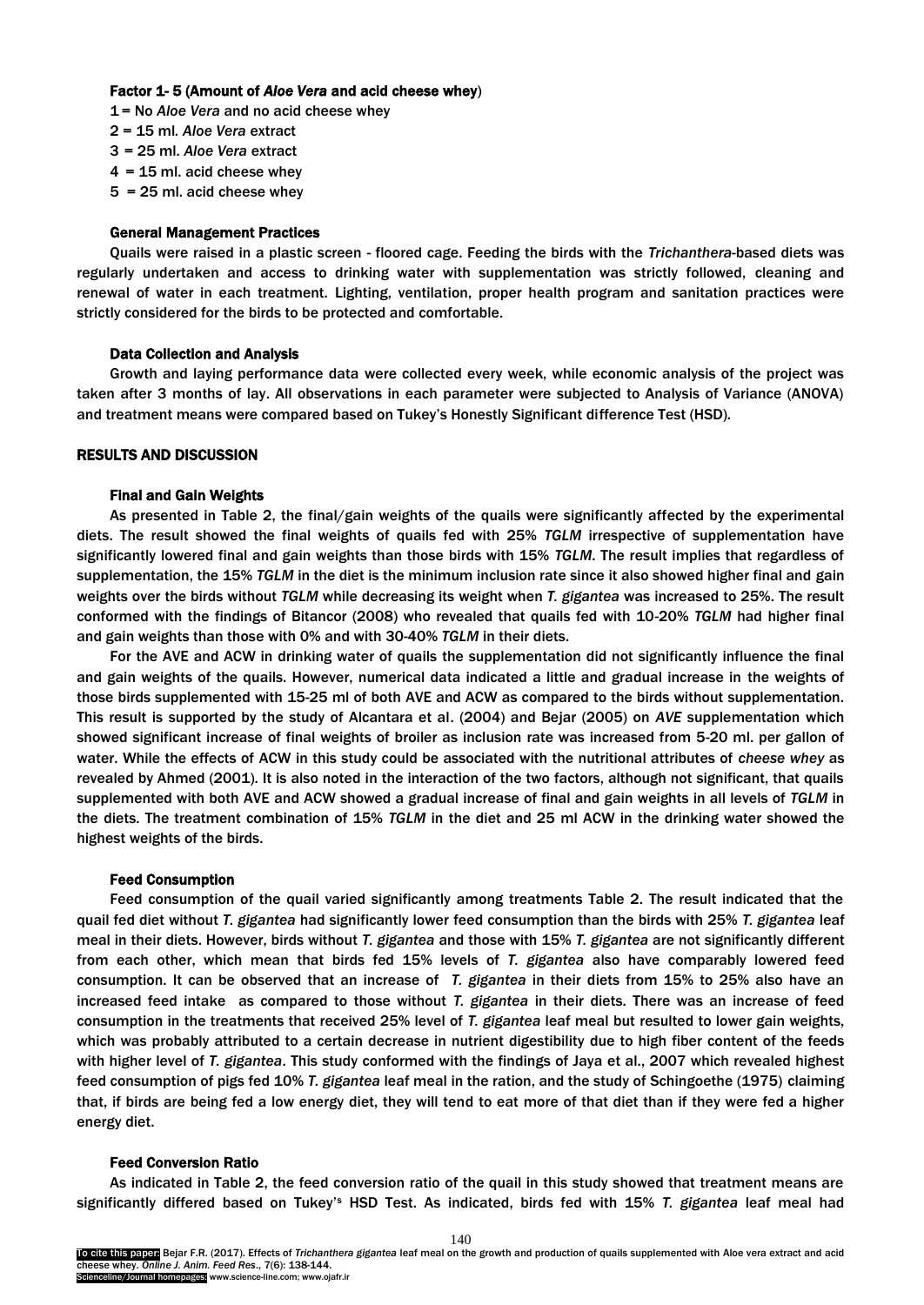significantly higher feed conversion ratio than those birds with 25% *T. gigantea* in the diet. This result implies that, the lower the FCR value, the more efficient the birds are, in converting their feed consumed into live body weight gain or egg produced. Thus, the birds without *T. gigantea* and those with 15% *T. gigantea* are more efficient than those with 25%. This study corroborates with the results obtained in the study of [Jaya et al.](#page-5-0) (2007).

# Water Consumption

Result showed that the mean water consumption of birds without *T. gigantea* significantly lowered than the birds with 15% and 25% *T. gigantea* in their diets. The data on water consumption (Table 2) of the birds seemed to show a definite trend, it correlated with the feed consumption because birds having consumed more feeds and higher FCR values are also the birds with higher water consumption. The water and feed consumption correlation in this study corroborate in the study on growing chicken by [Sharma](#page-5-0) (1990). However, it showed inverse effects in terms of final and gain in weights. The data also reflects the absence of significant effects of *aloe vera* and acid cheese whey supplementation regardless of *T. gigantea* leaf meal in the diet.

| <b>Table 2</b> - Effect on growth performance of the quail for 1 month period.                                                                                             |                   |                     |                    |                     |                                 |                      |  |  |  |
|----------------------------------------------------------------------------------------------------------------------------------------------------------------------------|-------------------|---------------------|--------------------|---------------------|---------------------------------|----------------------|--|--|--|
| <b>Factors</b>                                                                                                                                                             | Initial<br>Weight | Final<br>weight     | Gain in<br>weight  | Feed<br>consumption | <b>Feed Conversion</b><br>Ratio | Water<br>consumption |  |  |  |
| <b>Factor T</b>                                                                                                                                                            |                   |                     |                    |                     |                                 |                      |  |  |  |
| $To (0\% T. gigantea)$                                                                                                                                                     | 21.85             | 102.80 <sup>b</sup> | 80.95 <sup>b</sup> | 365.55 <sup>b</sup> | 4.53 <sup>b</sup>               | 36.45c               |  |  |  |
| $T_1$ (15% T. gigantea)                                                                                                                                                    | 21.60             | 108.70a             | 86.95 <sup>a</sup> | 401.25ab            | 4.63 <sup>b</sup>               | 42.85 <sup>b</sup>   |  |  |  |
| $T2$ (25% T. gigantea)                                                                                                                                                     | 21.70             | 99.20 <sup>b</sup>  | 77.50 <sup>b</sup> | 409.45 <sup>a</sup> | 5.31a                           | 45.51 <sup>a</sup>   |  |  |  |
| Factor 1-5                                                                                                                                                                 |                   |                     |                    |                     |                                 |                      |  |  |  |
| 1 (0 ml Aloe vera & cheese whey)                                                                                                                                           | 21.17             | 100.75              | 79.58              | 389.33              | 4.92a                           | 41.75                |  |  |  |
| 2 (15 ml Aloe vera)                                                                                                                                                        | 22.58             | 103.08              | 80.50              | 394.75              | 4.93a                           | 41.98                |  |  |  |
| 3 (25 ml Aloe vera)                                                                                                                                                        | 22.25             | 103.33              | 80.67              | 389.25              | 4.85ab                          | 41.30                |  |  |  |
| 4 (15 ml cheese whey)                                                                                                                                                      | 21.08             | 103.50              | 82.42              | 396.50              | 4.83ab                          | 41.88                |  |  |  |
| 5 (25 ml cheese whey)<br>Means followed by different letters, abs in the column is significantly different (P<0.05) Factor T (Levels of T gigantes leaf meal), Factor, 1-5 | 21.33             | 107.17              | 85.83              | 390.58              | 4.58 <sup>b</sup>               | 41.10                |  |  |  |

Means followed by different letters. abc in the column is significantly different (P<0.05). Factor T (Levels of *T. gigantea* leaf meal). Factor 1-5 (Levels of *Aloe vera* and *cheese whey)*.

## Point of Lay

The mean point of lay of birds without *T. gigantea* leaf meal in the diet was significantly lower than those quails with 15-25% *T. gigantea* leaf meal in their diets. The two levels of *T. gigantea* feeds for quail did not vary significantly among treatments (15% and 25%). The point of lay of birds in this study revealed that birds fed without *T. gigantea* leaf meal in their diets laid eggs earlier than those with *T. gigantea* leaf meal. The result implies that the sexual maturity of the birds was adversely affected by the experimental diets [\(Dozier and Bramwell, 2002\).](#page-5-0) The result on the point of lay of the birds with 0% *T. gigantea* leaf meal can be compared with the study of [Bitancor](#page-5-0)  (2008); [Dozier and Bramwell, \(2002\)](#page-5-0) which revealed 6-7 weeks or 42-56 days normal point of lay for the quail. The point of lay of quails were not affected by the levels of *aloe vera* extract and acid cheese whey supplementation. However, significant interaction was noted due to the longer point of lay of birds fed with 25% *T. gigantea* leaf meal and with 15 mL acid cheese whey as compared to the quails fed without *T. gigantea* and without supplementation.

#### Egg Production

The egg production of quails was significantly affected by the levels of *T. gigantea* leaf meal during the first and second month of egg production. Data showed that birds with 15% *T. gigantea* had significantly higher egg production percentage than the birds with 25% *T. gigantea* leaf meal in the diet. Quails fed with 15% *T. gigantea* and those without *T. gigantea* did not vary significantly on egg production. The result also revealed no significant difference on egg production among birds on the third month of lay.

There was no significant effects of *Aloe extract* and acid cheese whey supplementation on the egg production of quails throughout the 3-month laying periods. Likewise, interaction effects were not observed between levels of *T. gigantea* in the diets and levels of the two supplements in drinking water of quails. The percentage of egg production ranges from 33.92% to 46.34% in the first month of 40.34-54.17% in the second month lay, and 53.17- 62.50% in the third month. However, numerical data showed that birds with *T. gigantea* in their diets (25% *T. gigantea*) showed lower percentage of egg production as compared to treatments without *T. gigantea* and with 15% *T. gigantea* in their diets at first and second months of lay.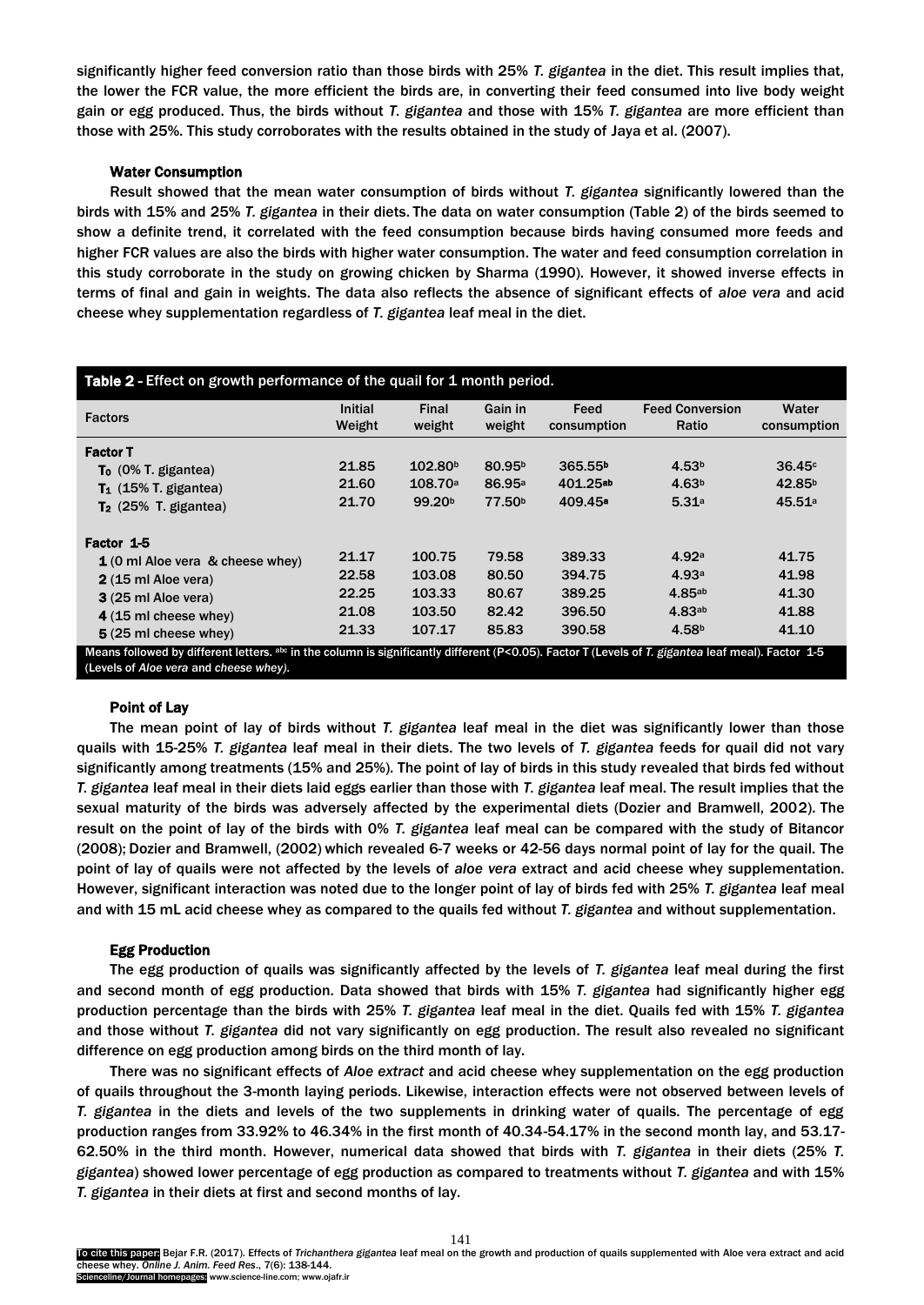## Table 3 - The laying performance of quail fed T. gigantea leaf meal for 3 months period.

| <b>Factors</b>                                                                                                                                    | <b>Point of Lay</b> | <b>Egg Weight</b> | <b>Egg Production</b><br>(1 <sup>st</sup> month) | <b>Egg Production</b><br>(2 <sup>nd</sup> month) | <b>Egg Production</b><br>(3 <sup>rd</sup> month) |  |  |  |
|---------------------------------------------------------------------------------------------------------------------------------------------------|---------------------|-------------------|--------------------------------------------------|--------------------------------------------------|--------------------------------------------------|--|--|--|
| <b>Factor T</b>                                                                                                                                   |                     |                   |                                                  |                                                  |                                                  |  |  |  |
| $To (0\% T. gigantea)$                                                                                                                            | 56.60 <sup>b</sup>  | 9.27 <sup>b</sup> | 43.65a                                           | 51.30a                                           | 57.40                                            |  |  |  |
| $T_1$ (15% T. gigantea)                                                                                                                           | 59.95 <sup>a</sup>  | $9.41$ ab         | 44.16a                                           | 50.05a                                           | 59.25                                            |  |  |  |
| $T2$ (25% T. gigantea)                                                                                                                            | 60.90a              | 9.58a             | 36.82 <sup>b</sup>                               | 43.66 <sup>b</sup>                               | 55.89                                            |  |  |  |
| Factor 1-5                                                                                                                                        |                     |                   |                                                  |                                                  |                                                  |  |  |  |
| 1 (0 ml Aloe vera & cheese whey)                                                                                                                  | 58.08               | 9.38              | 42.11                                            | 49.50                                            | 56.36                                            |  |  |  |
| 2 (15 ml Aloe vera)                                                                                                                               | 59.83               | 9.46              | 42.57                                            | 47.53                                            | 57.53                                            |  |  |  |
| 3 (25 ml Aloe vera)                                                                                                                               | 59.08               | 9.40              | 41.33                                            | 47.61                                            | 55.86                                            |  |  |  |
| 4 (15 ml cheese whey)                                                                                                                             | 59.33               | 9.40              | 40.45                                            | 48.53                                            | 58.31                                            |  |  |  |
| 5 (25 ml cheese whey)                                                                                                                             | 59.42               | 9.45              | 41.25                                            | 48.52                                            | 59.51                                            |  |  |  |
| Means followed by different letters. abc in the column is significantly different (P<0.05). Factor T (Levels of T. gigantea leaf meal). Factor 1- |                     |                   |                                                  |                                                  |                                                  |  |  |  |
| 5 (Levels of Aloe vera and cheese whey).                                                                                                          |                     |                   |                                                  |                                                  |                                                  |  |  |  |

# Financial Profitability

Among the dietary treatments evaluated, birds fed 15% *T. gigantea* leaf meal showed the highest net income and return on investment (Table 4). It can be observed that birds fed without *T. gigantea* and with 15% *T. gigantea* are the ones that showed positive earnings. However, the 0% *T. gigantea* fed birds with 15 ml. *aloe vera* and the birds fed 15% *T. gigantea* with 15-25 ml *cheese whey* are the most profitable considering its return on investment reached beyond 10%. Birds fed 25% *T. gigantea* regardless of supplementation appeared to have negative and the lowest earnings among treatments. The result can be associated with the effects of the treatments on the growth and point of lay of the birds, which resulted to lower gain in weights and delayed sexual maturity of the birds, and thus lower egg production.

The viability of the project is more justified by the result of the project worth measures which indicated worthwhile NPV, IRR and BCR values for the birds with 15% *T. gigantea* leaf meal and with 25 ml *cheese whey* supplementation as well as those birds without *T. gigantea* leaf meal and without supplementation. It appeared that birds with 15% *T. gigantea* leaf meal and without *T. gigantea* are the two projects said to be economically profitable since both obtained a desirable and positive worth measures. While birds fed 25% *T. gigantea* and 25 ml *aloe vera* supplement is no longer economical due to its negative NPV, lower IRR than the interest rate of 22% and a BCR value of less than one.

Table 5 also shows the consequence of the three levels of *T. gigantea* leaf meal fed quails if continued for a periods of 5 years with an assumption of 10% increase of total costs annually, while maintaining its total benefits within five years. It is expected that birds fed 15% *T. gigantea* with the supplementation of 25 ml cheese whey can be profitable within 5 years period without change of benefits while increasing total costs by 10% every year.

| Table 4 - Cost and return analysis for 4-months egg production of the quails |                        |                       |                   |                     |                         |  |  |  |  |  |
|------------------------------------------------------------------------------|------------------------|-----------------------|-------------------|---------------------|-------------------------|--|--|--|--|--|
| <b>Treatments</b>                                                            | <b>Total Operating</b> | <b>Egg</b>            | Sales of          | <b>Net</b>          | Return on               |  |  |  |  |  |
|                                                                              | Costs <sup>1</sup>     | Produced <sup>2</sup> | Eggs <sup>3</sup> | Income <sup>4</sup> | Investment <sup>5</sup> |  |  |  |  |  |
| $T_{0.1}$ (0% T. g & 0 ml AV & ACW)                                          | 84.00                  | 48.22                 | 96.44             | 12.44               | 14.81                   |  |  |  |  |  |
| $To_2$ (0% T. g & 15 ml Aloe vera)                                           | 84.00                  | 47.89                 | 95.78             | 11.78               | 14.02                   |  |  |  |  |  |
| $To_3$ (0% T. g & 25 ml Aloe vera)                                           | 84.09                  | 44.78                 | 89.56             | 5.47                | 6.50                    |  |  |  |  |  |
| $To4$ (0% T. g & 15 ml Cheese whey)                                          | 84.01                  | 45.22                 | 90.44             | 6.43                | 7.65                    |  |  |  |  |  |
| $To5 (0\% T.g & 25 ml$ Cheese whey)                                          | 84.04                  | 44.78                 | 89.56             | 5.52                | 6.57                    |  |  |  |  |  |
| <b>T<sub>1-1</sub></b> (15% T, g & 0 ml AV & ACW)                            | 82.58                  | 44.34                 | 88.68             | 6.10                | 7.39                    |  |  |  |  |  |
| $T_{1,2}$ (15% T. g & 15 ml Aloe vera)                                       | 82.79                  | 45.38                 | 90.76             | 7.97                | 9.63                    |  |  |  |  |  |
| <b>T<sub>1-3</sub></b> (15% T, g & 25 ml Aloe vera)                          | 82.70                  | 43.00                 | 86.18             | 6.16                | 7.55                    |  |  |  |  |  |
| <b>T<sub>14</sub></b> (15% T. g & 15 ml Cheese whey)                         | 83.13                  | 47.38                 | 94.76             | 11.63               | 13.99                   |  |  |  |  |  |
| <b>T<sub>1-5</sub></b> (15% T, g & 25 ml Cheese whey)                        | 82.72                  | 48.38                 | 96.76             | 14.04               | 16.97                   |  |  |  |  |  |
| $T_{21}$ (25% T. g & 0 ml AV & ACW)                                          | 81.60                  | 43.88                 | 87.76             | 3.48                | 4.21                    |  |  |  |  |  |
| $T_{22}$ (25% T. g & 15 ml Aloe vera)                                        | 81.75                  | 38.33                 | 76.66             | $-5.09$             | 6.23                    |  |  |  |  |  |
| $T_{23}$ (25% T. g & 25 ml Aloe vera)                                        | 81.40                  | 41.47                 | 82.94             | 1.54                | 1.89                    |  |  |  |  |  |
| $T_{24}$ (25% T. g & 15 ml Cheese whey)                                      | 81.52                  | 40.60                 | 81.20             | $-0.32$             | $-0.39$                 |  |  |  |  |  |
| $T_{25}$ (25% T. g & 25 ml Cheese whey)                                      | 81.51                  | 38.80                 | 77.60             | $-3.91$             | $-4.80$                 |  |  |  |  |  |

Include cost of quail chicks, feeds, labor, water and electric bill. <sup>2</sup>Egg produced of the quail for 3 months. <sup>3.</sup> Derived from multiplying the number of eggs produced by 2.00 pesos each. 4Gross income (total sales) minus total operating cost. 5Net income expressed percentage of total operating costs.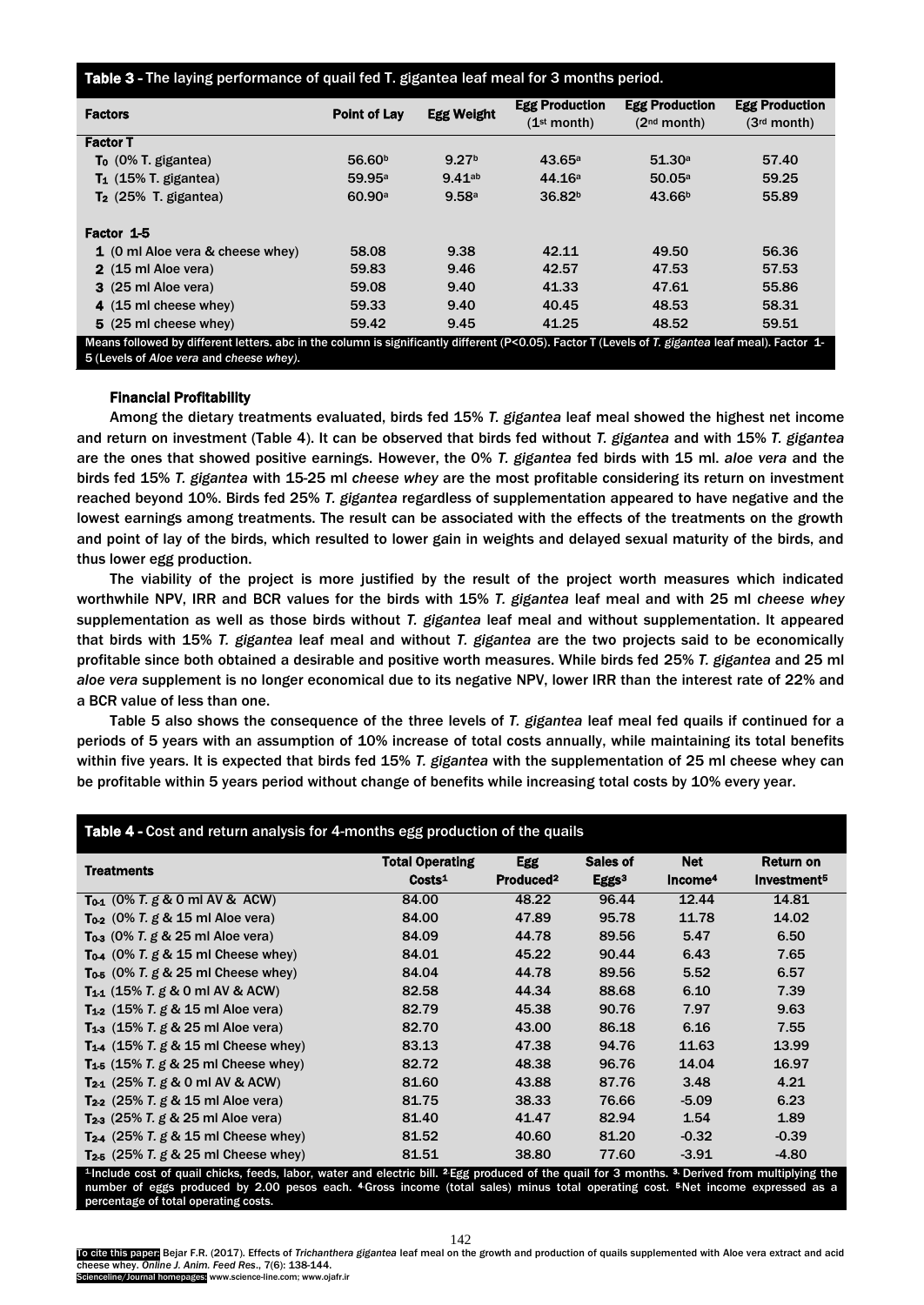<span id="page-5-0"></span>

| Table 4 - Five years egg production analysis of quail fed with levels of t. gigantea and supplementation. |                |             |                   |                      |                   |             |                |             |                   |             |              |
|-----------------------------------------------------------------------------------------------------------|----------------|-------------|-------------------|----------------------|-------------------|-------------|----------------|-------------|-------------------|-------------|--------------|
| <b>Treatment</b>                                                                                          | Year 1         |             | Year <sub>2</sub> |                      | Year <sub>3</sub> |             | Year 4         |             | Year <sub>5</sub> |             | <b>Total</b> |
| <b>Combinations</b>                                                                                       | <b>Benefit</b> | <b>Cost</b> | <b>Benefit</b>    | <b>Cost</b>          | <b>Benefit</b>    | <b>Cost</b> | <b>Benefit</b> | <b>Cost</b> | <b>Benefit</b>    | <b>Cost</b> |              |
| T0-1 (0% T.g & 0 ml<br>A.V/ACW                                                                            | 60057.17       | 40.689.34   | 60057.17          | 44.758.27            | 60057.17          | 49.234.10   | 60057.17       | 54,157.51   | 60057.17          | 59573.26    |              |
| <b>Net Benefit</b>                                                                                        |                | 19.367.83   | 15.298.90         |                      | 10,823.07         |             | 5,899.66       |             | 483.91            |             | 51,873.36    |
| T <sub>1</sub> -5 (15% T, g & 25 ml)<br>ACW)                                                              | 62156.28       | 40.114.21   | 62156.28          | 44125.63             | 62156.28          | 48538.19    | 62156.28       | 53392.01    | 62156.28          | 58731.21    |              |
| <b>Net Benefit</b>                                                                                        |                | 22.042.07   | 18030.65          |                      | 13618.09          |             | 8764.27        |             | 3425.07           |             | 65,880.13    |
| T2-3 (25% T. g & 25 ml<br>A.V.                                                                            | 56296.74       | 39.581.63   |                   | 56296.74   43.539.79 | 56296.74          | 47.893.77   | 56296.74       | 52.683.15   | 56296.74          | 57.951.46   |              |
| <b>Net Benefit</b>                                                                                        |                | 16.715.12   | 12756.96          |                      | 8402.98           |             | 3613.60        |             | $-1654.71$        |             | 39.833.94    |

# **CONCLUSION**

The above findings indicate that growth and egg production performance of quail is affected with different percentage levels of *Trichanthera gigantea* leaf meal (TGLM) in terms of final and gain weights, feed consumption, feed conversion, water consumption, point of lay, percent egg production, return of investment and project viability. The 15% TGLM and 25 ml. ACW is the treatment combinations considered the optimum level that can provide an increase in the growth and egg production of quails.

## DECLARATIONS

#### Acknowledgement

The author is indebted to the CHED-HEDP-FDP for the support of this study.

#### Author's contribution

F.R. Bejar was the sole author of the study and the only one performed the experiments.

# Competing interest

The author declared that no competing interests exist.

## **REFERENCES**

Acton QA (2011). Transition Elements: Advances in research and Application. Scholarly Editions, Atlanta, Georgia.

Ahmed SR. (2001). Not all Whey is made the same Way. Jamad-UL-Awwal, 1422.

- Alcantara RG, Ebalarosa AL and Bejar FR. (2004). Comparative Effects of Broiler supplemented with Aloe extract and vetracin powder in Drinking water. BSA Thesis, SSCAF, San Jorge, Samar.
- Bejar FR (2005). Growth Performance and Sensory Evaluation of Broilers Supplemented with Aloe vera Extract (*Aloe barbadensis)* in Drinking Water. Unpublished MS Thesis, UEP, University Town, Northern Samar.
- Bitancor CE (2008). Growth and Laying Responses of Quail Fed at Varying Levels of *Trichanthera gigantea* Leaf Meal. Unpublished M.S. Thesis, VSU, Visca, Baybay City.
- Dozier WA, Bramwell K (2002). Bobwhite Quail Production and Management Guide". Poultry Science Department, University of Georgia. [bdozier@arches.urga.edu.](mailto:bdozier@arches.urga.edu)
- Dela Cruz RT (2001). Trichantera: Cheaper Feed Substitute to Soybean Oil Meal. PCAARRD Message Board, 2009.
- Fishback G (1996). Aloe leaf contains greater health benefits. Excerpted from Nature Miracle, Copyright 1996.
- Fox PF (2004). Cheese: Chemistry, Physics and Microbiology. Academic Press. p. 532. ISBN 978-0-08-050094-2.
- Jaya AF, Soriano ML, Vallador Dm, Intong RL, and Carpentero BB. (2007). Utilization of Madre de Agua (Trichanthera gigantea var. guianensis) Leaf Meal as Feed for Growing-Finishing Pigs. Proceedings of the 44th Scientific and Annual Convention. 18-19 October, 2007.

Joshi IE and Dixit (1996). Internal Uses of Aloe Vera. Rolf C. Zimmerli, Winterthur, Switzerland.

Lacayanga CD (2015). Effects of Different Levels of Madre de agua, Lead tree and Horseradish Fresh Leaf as Partial Replacement of Feeds on Egg Production Performance of Mallard Duck. International Journal of Sciences: Basic and Applied Research. 24 (3): 71-85.

Lorenzo E (2001). Aloe vera Found Beneficial to Poultry. Manila Bulletin Agriculture, Intramuros, Manila Philippines. Pp. 19.

- Rosales M (1997). Trichantera gigantea (Hamboldt and Bonpland.) Nees: Review. Livestock Research for Rural Development. 9 (4).
- Schingoethe DJ (1975). Whey Utilization in Animal Feeding: A Summary and Evaluation. Dairy Science Department South Dakota State University. Brookings 57006.